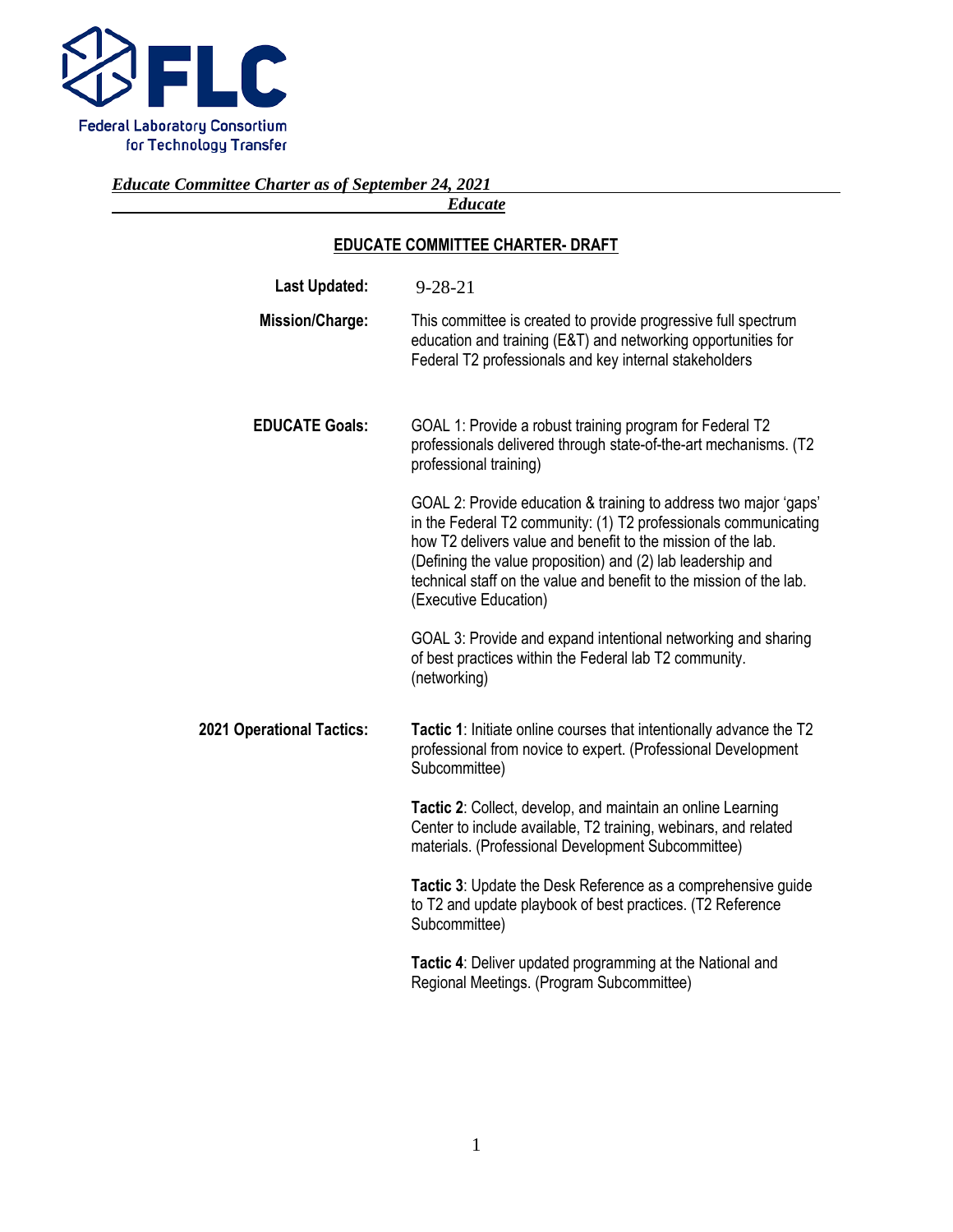

| <b>Educate</b>                                              |                                                                                                                                                                                                                                                                                                                                                                                                                                                                                                                                                                                                                                                                                                                                                 |  |  |  |
|-------------------------------------------------------------|-------------------------------------------------------------------------------------------------------------------------------------------------------------------------------------------------------------------------------------------------------------------------------------------------------------------------------------------------------------------------------------------------------------------------------------------------------------------------------------------------------------------------------------------------------------------------------------------------------------------------------------------------------------------------------------------------------------------------------------------------|--|--|--|
| <b>Educate Committee Chair:</b>                             | Education Committee Chair, Karen Presley                                                                                                                                                                                                                                                                                                                                                                                                                                                                                                                                                                                                                                                                                                        |  |  |  |
| <b>Subcommittees:</b>                                       | Professional Development Subcommittee Chair:<br>٠<br>Valerie Larkin<br>$\Omega$<br>T2 Reference Subcommittee Chair:<br>$\bullet$<br>Sabra Tomb<br>$\Omega$<br>Program Subcommittee Chair:<br>$\bullet$<br>Kathleen McDonald and Jeff DiTullio<br>$\circ$                                                                                                                                                                                                                                                                                                                                                                                                                                                                                        |  |  |  |
| <b>Number of Members:</b>                                   | Minimum 5; Maximum 21                                                                                                                                                                                                                                                                                                                                                                                                                                                                                                                                                                                                                                                                                                                           |  |  |  |
| Terms:                                                      | Chair elected for two-year term. Subcommittees Chairs appointed<br>for two-year terms by Chair.                                                                                                                                                                                                                                                                                                                                                                                                                                                                                                                                                                                                                                                 |  |  |  |
| <b>Member Skills:</b>                                       | Must be a current FLC member to be Chair of Committee or<br>$\bullet$<br>Subcommittee.<br>Other professionals may join and contribute as deemed<br>$\bullet$<br>necessary by the Subcommittee Chair with approval of the<br>Chair.                                                                                                                                                                                                                                                                                                                                                                                                                                                                                                              |  |  |  |
| <b>Type of Meetings:</b>                                    | In-person Meeting at the National Meeting<br>٠<br>Monthly Teleconferences<br>$\bullet$<br>Education Chair to attend quarterly Executive Board (EB)<br>$\bullet$<br>Meetings                                                                                                                                                                                                                                                                                                                                                                                                                                                                                                                                                                     |  |  |  |
| <b>Committee/Subcommittee Chair</b><br><b>Expectations:</b> | Committee and Subcommittee Chair Members are expected to:<br>Lead the Committee/Subcommittee in alignment with the FLC<br>Strategic Plan<br>Drive the Committee/Subcommittee to accomplish their<br>$\bullet$<br>Tactic(s)<br>Develop the monthly agenda in conjunction with Cooperative<br>٠<br>Agreement Partner (CAP) staff member<br>Lead the monthly meetings<br>Meet with the CAP staff member monthly<br>Provide quarterly updates on Committee/Subcommittee<br>$\bullet$<br>activities to the EB<br>Devote six to eight hours per month to the<br>٠<br>Committee/Subcommittee<br><b>Attend the National Meeting</b><br>٠<br>Update this Charter initially and annually with the CAP staff<br>$\bullet$<br>member (Committee Chair only) |  |  |  |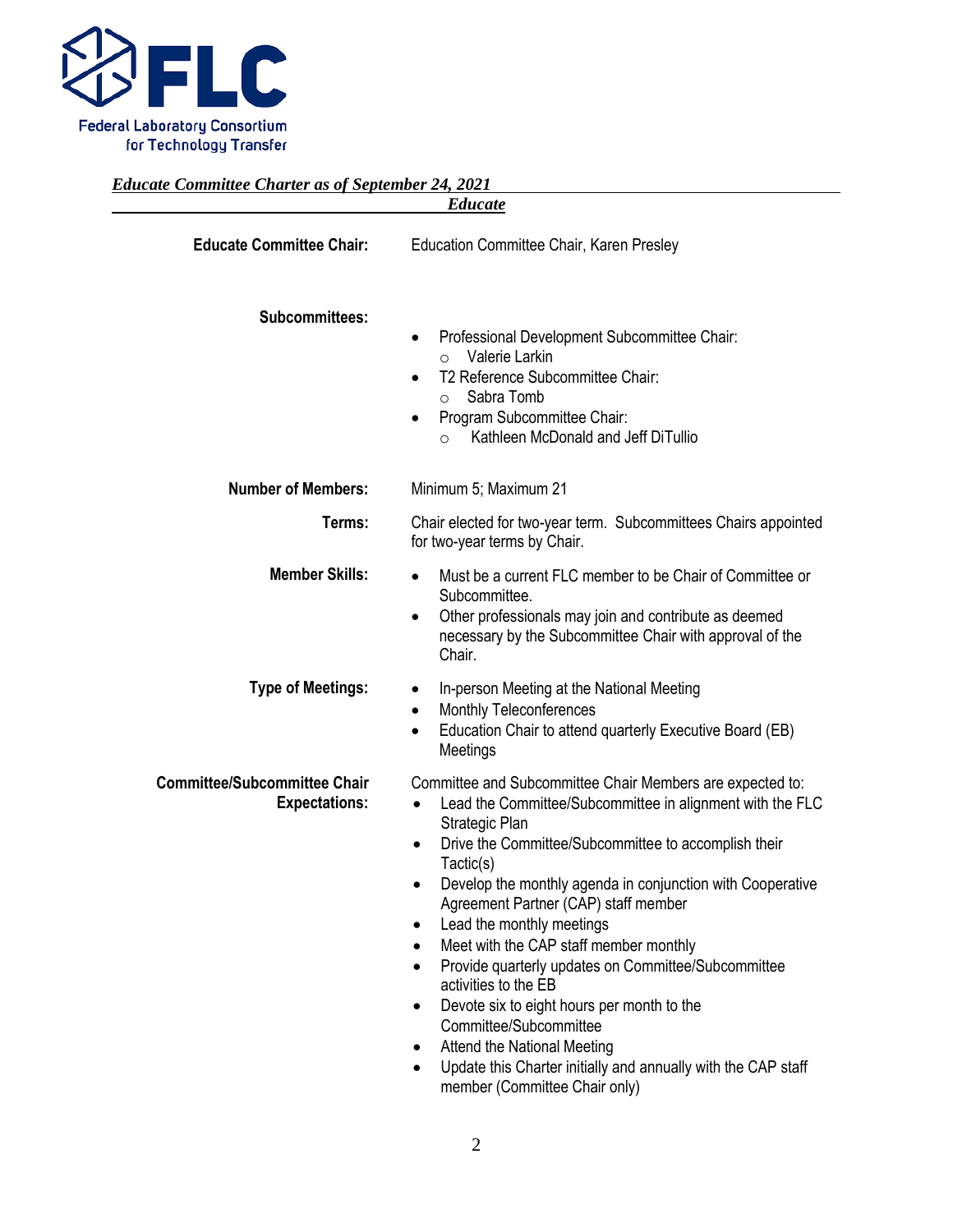

| <b>Educate</b>                                              |                                                                                                                                                                                                                                                                                                                                                                                                                                                                                                                                                                                                                                                                                                                                                                                                                                                                                                  |  |  |
|-------------------------------------------------------------|--------------------------------------------------------------------------------------------------------------------------------------------------------------------------------------------------------------------------------------------------------------------------------------------------------------------------------------------------------------------------------------------------------------------------------------------------------------------------------------------------------------------------------------------------------------------------------------------------------------------------------------------------------------------------------------------------------------------------------------------------------------------------------------------------------------------------------------------------------------------------------------------------|--|--|
| <b>Committee Expectations:</b>                              | Committee Members are expected to:<br><b>Accomplish their Tactics</b><br>Attend 75% of Committee calls<br>$\bullet$<br>Devote an additional hour a month to the Committee<br>$\bullet$<br>Attend the National Meeting<br>$\bullet$                                                                                                                                                                                                                                                                                                                                                                                                                                                                                                                                                                                                                                                               |  |  |
| <b>Cooperative Agreement Partner</b><br>(CAP) Expectations: | The CAP is expected to:<br>Implement the activities of the Committee<br>$\bullet$<br>Meet with the Committee/Subcommittee Chairs monthly<br>$\bullet$<br>Provide guidance and perspective to the<br>$\bullet$<br>Committee/Subcommittee on the Tactic(s)<br>Develop the budget for the Committee/Subcommittee<br>٠<br>Organize and support the monthly conference calls (including<br>$\bullet$<br>scheduling, teleconference numbers & recording of minutes)<br>Attend all Committee/Subcommittee conference calls<br>$\bullet$<br>Organize the Committee/Subcommittee meeting at the<br>$\bullet$<br><b>National Meeting</b><br>Provide updates to the Committee/Subcommittee on related<br>$\bullet$<br>activities of the FLC<br>Contribute to a unified dashboard to inform the EB on<br>$\bullet$<br>Tactic(s) status<br>Update this Charter annually with the Committee Chair<br>$\bullet$ |  |  |
| <b>New Member Recruitment:</b>                              | New Members will be added following Committee elections.<br>Transition will occur on October 1 following the Committee Chair<br>election.                                                                                                                                                                                                                                                                                                                                                                                                                                                                                                                                                                                                                                                                                                                                                        |  |  |
| <b>Educate Committee Budget:</b>                            | Budget: \$1.5 Million<br>Appendix A                                                                                                                                                                                                                                                                                                                                                                                                                                                                                                                                                                                                                                                                                                                                                                                                                                                              |  |  |
| Timeline:                                                   | Appendix B                                                                                                                                                                                                                                                                                                                                                                                                                                                                                                                                                                                                                                                                                                                                                                                                                                                                                       |  |  |
| <b>Lead Staff Liaison:</b>                                  | Amy Thomsen, Professional Development Director                                                                                                                                                                                                                                                                                                                                                                                                                                                                                                                                                                                                                                                                                                                                                                                                                                                   |  |  |
| <b>Other Staff Members:</b>                                 | Sarah Germain, Professional Development Manager                                                                                                                                                                                                                                                                                                                                                                                                                                                                                                                                                                                                                                                                                                                                                                                                                                                  |  |  |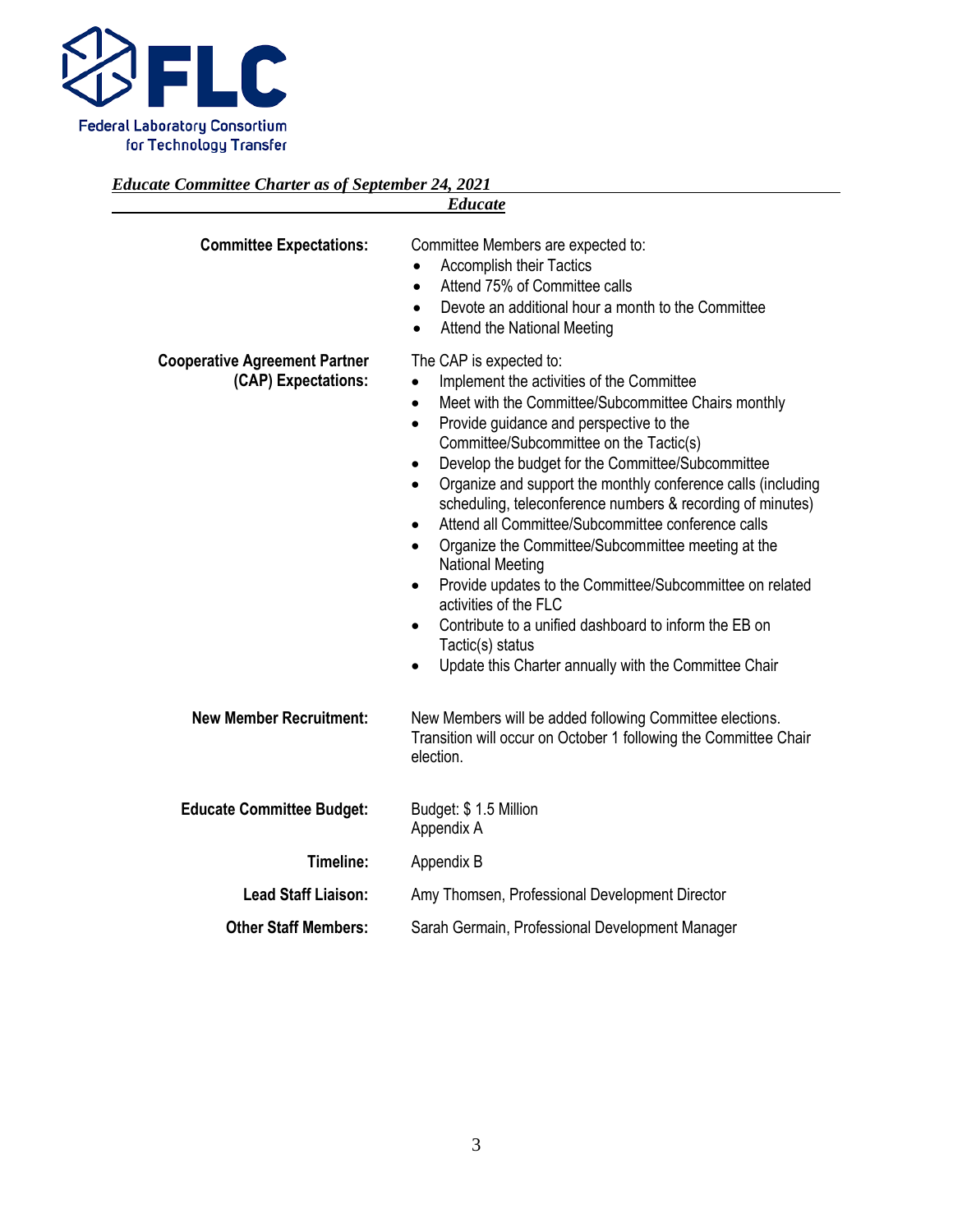

*Educate*

### **Appendix A**

Committee Budget 2022

| <b>Item</b>               | <b>Subitem</b>  | <b>Income</b> | <b>Total Expenses</b> | <b>Sub Expense</b> | <b>Net Expense</b> |
|---------------------------|-----------------|---------------|-----------------------|--------------------|--------------------|
| <b>Educate Activities</b> |                 |               |                       |                    |                    |
|                           | <b>National</b> | \$296,350     | \$476,750             | \$476,750          | \$180,400          |
|                           | Meeting         |               |                       |                    |                    |
|                           | Regional        | \$95,000      | \$211,250             | \$211,250          | \$116,250          |
|                           | Meetings        |               |                       |                    |                    |
|                           | Educate         |               | \$200,000             | \$200,000          | \$200,000          |
| <b>Educate Total</b>      |                 |               | \$888,000             |                    |                    |
| Labor/Admin               |                 |               | \$600,465             | \$600,465          |                    |
|                           |                 |               |                       |                    |                    |
| <b>Total Expense</b>      |                 | \$391,350     | \$1,488,465           |                    | \$1,097,115        |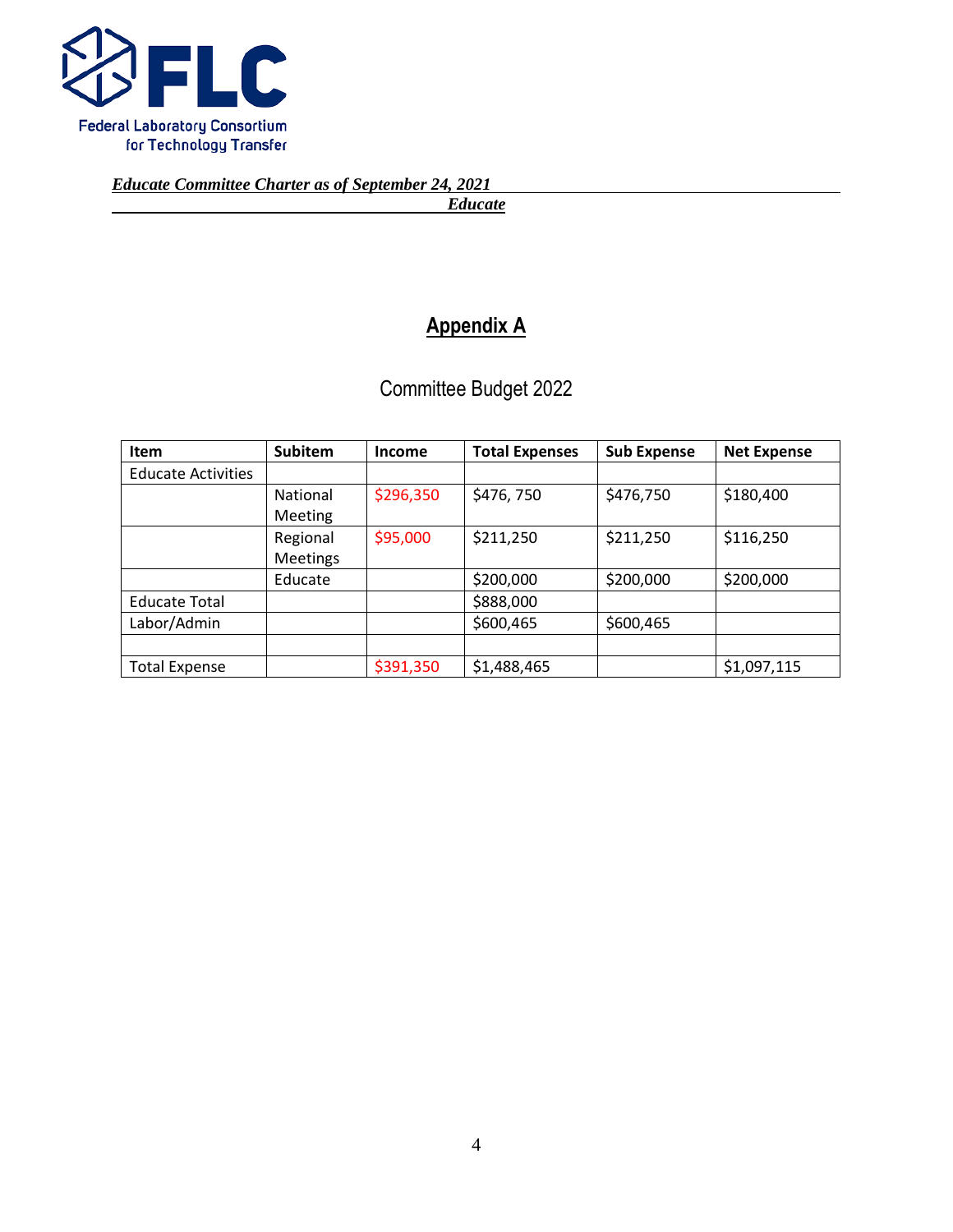

*Educate*

## **Appendix B**

# Template Timeline

| Quarter        | Tactic 1:                                                                                                                                               | Tactic 2:                                                                                                                                       | Tactic 3:                                                                 | Tactic 4:                                                                         |
|----------------|---------------------------------------------------------------------------------------------------------------------------------------------------------|-------------------------------------------------------------------------------------------------------------------------------------------------|---------------------------------------------------------------------------|-----------------------------------------------------------------------------------|
|                | Initiate development of<br>online courses that<br>intentionally advance<br>the T2 professional from<br>novice to expert.                                | Collect, develop, and<br>maintain a Learning<br>Center to include<br>available, T2 training,<br>webinars, and related<br>materials.             | <b>Update the Desk</b><br>Reference and T2<br>playbook best<br>practices. | <b>Deliver</b><br>programming at<br>the National and<br>Regional<br>Meetings.     |
| 1              | Identify an LMS to<br>house online course<br>content with ability to<br>provide micro-<br>certifications.<br>Identify SME's to update<br>Desk Reference | Identify a Vendor to<br>conduct a Needs<br>Assessment across the<br>FLC membership                                                              | <b>Update Desk</b><br>Reference                                           |                                                                                   |
| $\overline{2}$ | Develop curriculum<br>framework for T2<br>courses<br>T2 for Beginners course<br>uploaded into LMS                                                       | Tag offerings on FLC<br>website to include level<br>of complexity, career<br>path, and subject<br>matter.<br><b>Conduct Needs</b><br>Assessment | Beta test creation<br>of interactive<br>reference material.               | T2 for beginners<br>training session<br>survey results<br>analyzed.               |
| 3              | Analyze Needs<br>Assessment to identify<br>next steps in developing<br>online curriculum.<br><b>Begin Learning Center</b><br>on FLC website             | <b>Launch Education</b><br><b>Panel Webinar Series</b>                                                                                          | Update Playbook                                                           | National<br>Meeting<br>feedback report<br>categorized for<br>Educate<br>purposes. |